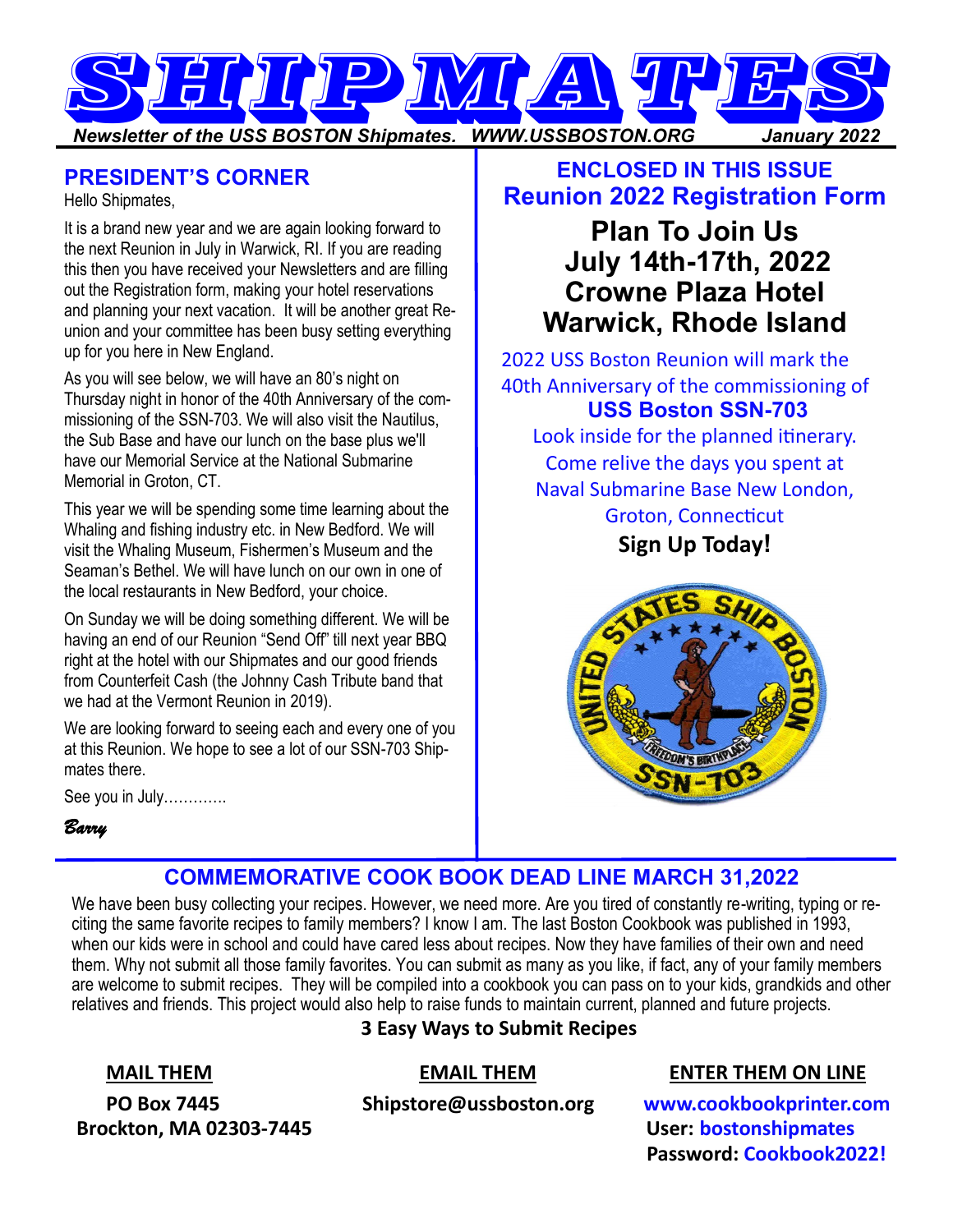#### **USS BOSTON SSN-703**

The seventh **BOSTON** continued a tradition dating back to 1776, and was the first submarine to bear this name. **BOS-TON** was [launched](http://www.ussboston.org/img/launching.gif) by her builder (Electric Boat Division, General Dynamics Corporation) in Groton, Connecticut on [19 April](http://www.ussboston.org/img/afloat.gif)  [1980.](http://www.ussboston.org/img/afloat.gif) The **BOSTON** was sponsored by **Mrs. Karen Hidalgo, wife of the Secretary of the Navy, Mr. Edward Hidalgo**.

The 44-day period from the ship's first [sea trials](http://www.ussboston.org/img/seatrial.gif) on 8 November 1981 to the 22 December 1981 delivery of the ship to the Navy was the fastest ever for a nuclear submarine built at the Electric Boat Shipyard.

Upon commissioning BOSTON was assigned to Submarine Development Squadron TWELVE and home ported in Groton. In October 1991 the ship was assigned to **COMSUBRON TWO. BOSTON's** operations since commissioning included Tactical Development exercises, weapon certifications, a Depot Modernization Period, Post Shakedown Availabilities, and deployments to the Indian Ocean, North Atlantic, the Mediterranean Sea and South America.

**USS BOSTON SSN-703** is a **LOS ANGELES-Class** fast attack submarine. This submarine class is designed specifically for the direct support of high speed carrier task forces. **BOS-TON** is a high speed, very quiet ship designed to search out and destroy enemy surface ships and submarines as well as strike targets ashore with Tomahawk cruise missiles. **BOS-TON** is armed with sophisticated Mark 48 Advance Capability (ADCAP) torpedoes, mines and Tomahawk cruise missiles. All of the ship's weapons can be launched while the ship is submerged. Target detection and tracking are accomplished with the computerized AN/BQQ-5D Sonar System. Targeting and weapons control are accomplished with the computerized Combat Control System, CCS Mk 1.

Because of the relative difficulty of determining the ship's position accurately while submerged, the Navigation Department uses complex computerized electronic equipment to provide reliable position information.

The ship's high speed capability is the result of an advanced design, pressurized water nuclear reactor. The reactor is used to create steam which supplies the power for generating electricity and propelling the ship.

When submerged, the ship's atmosphere is closely monitored and adjusted in order to maintain our air as close to normal as possible. The oxygen generator and carbon dioxide scrubbers produce the oxygen breathed by the crew and remove exhaled carbon dioxide.

The ship's crew of 142 is offered 4 meals each day while the ship is underway. **BOSTON's** supply department, in addition to planning and serving each of these meals, also maintains a large spare parts inventory to support maintenance of the thousands of different pieces of equipment on the ship.



The **USS BOSTON** served the United States citizenry with the conspicuous gallantry, unflagging patriotism and citizenship, and outstanding performance that have been the hallmark of all **BOSTONs** since 1776. We are very proud of the officers and crew that served aboard **SSN-703**.





Thanks to the efforts of the dedicated members of the **USS Boston Shipmates, Inc.** The sail of the **USS Boston, SSN-703**  now stands proudly at the entrance to the

**Buffalo & Erie County Naval & Military Park, Buffalo**, **New York**

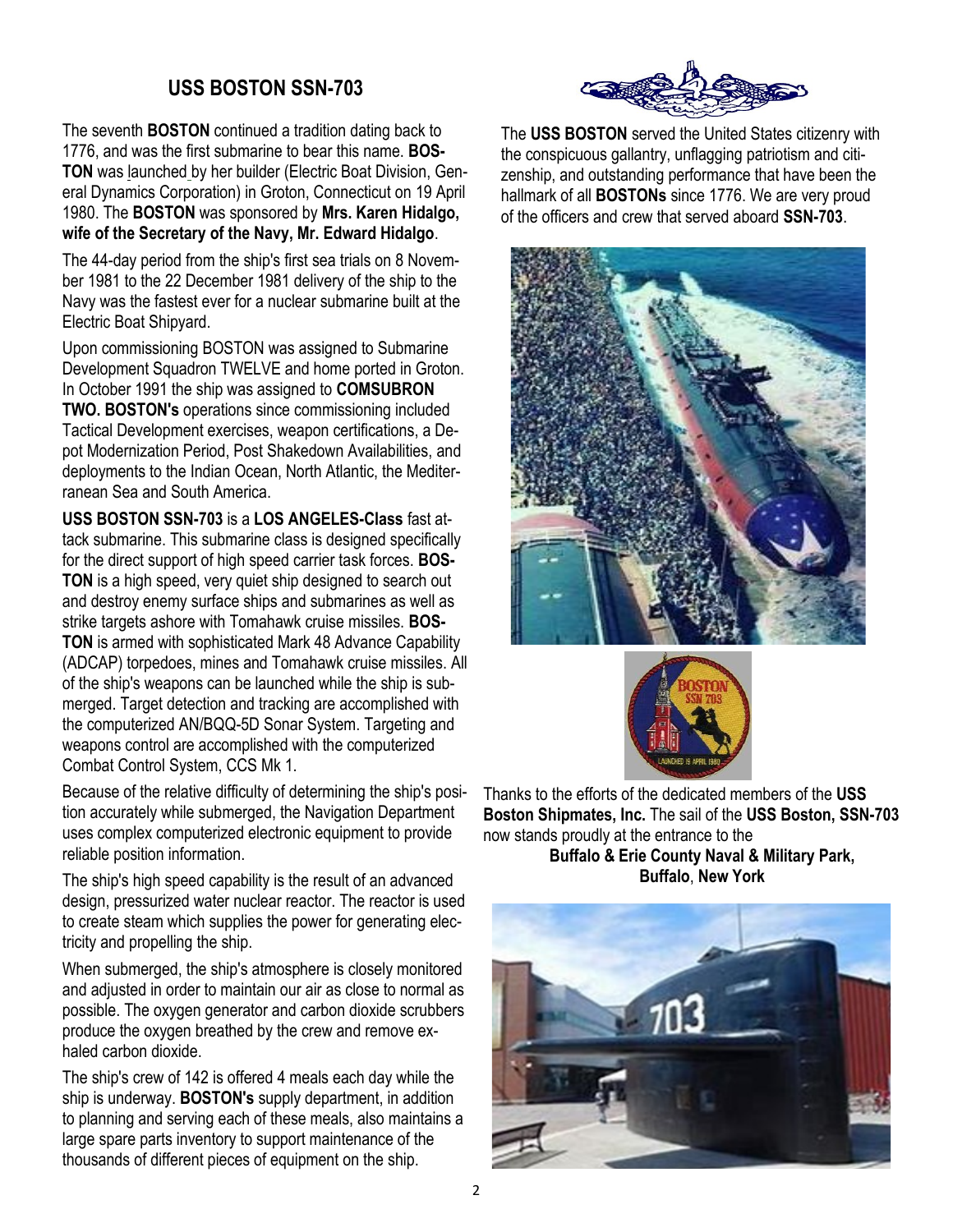# **REUNION 2022 Thursday July 14, 2022**

Step back into the 80's. Our **"Fun Night"** Committee has planned an evening of food, fun, music, dancing & other surprises! Lets see if **Elizabeth Ann & Gunner Brink** are able to defend their dance contest win of 2021! Dress in your finest **80's garb!** 

## **Friday July 15, 2022**

#### **All day tour which will include:**

- 1. A windshield tour of **Sub Base New London**
- 2. Try the Simulator for those who dare
- 3. Lunch in the Base Mess Hall
- 4. Submariners Museum & the Submarine Nautilus
- 5. Memorial Service at Submarine Memorial in Groton.

## **Saturday July 16, 2022**

Board the bus to visit what was one of the world's largest and busiest seaports, New Bedford, MA. Here we will visit the Whaling Museum, The Seamen 's Bethel, & Mariners Home, The National Park Service and the Fishermen's Historical Center. Learn how this port is still one of the busiest and biggest seaports in the world. New Bedford continues to thrive even after whaling has ceased. See where Herman Melville sat in the Seaman's Bethel. Lunch is on your own. There are several local restaurants within walking distance of this area with excellent Seafood and/or Portuguese fare.

## **Sunday July 17, 2022**

We will have a barbeque lunch at the hotel outside in the tent and be entertained by "Counterfeit Cash". Many of you will remember this band from Vermont . This will be a very relaxing event with no formal program. Just time to sit back enjoy the music, spend quality time with your shipmates or share that one last sea story or Navy memory.

Of course we will have our planned dinner and banquet at the hotel on Friday and Saturday night as well.

This year your room rate is \$125.00 (plus tax) & will include a buffet breakfast each morning following your night's stay.

Friday, Saturday and Sunday breakfast will be served in our own **USS BOSTON** designated dining room. If your reservation includes nights prior to Thursday night or Sunday night and beyond, breakfast will be served in the hotel restaurant.

## **Hotel Shuttle Service**

The hotel is located within a few miles of **T.F. Green Airport**, Warwick, RI. Otherwise known as **Providence (PVD)** in the Airline world.

The Crowne Plaza offers free shuttle service to and from the airport.

In addition they offer shuttle service to stores and restaurants within a 3 mile radius of the hotel

**T.F. Green Airport** is serviced by the following airlines: Allegiant, American, Breeze, Delta, Frontier, Southern Airways Express, Southwest, Sun Country and United.

## **Make Your Hotel Reservations TODAY!**

Make your reservations by choosing one of the following 1.Call the hotel directly **401-732-6000,** you must identify yourself as **USS Boston** to receive our special rate.

2. Register on-line at **www.crownehotelwarwick.com** Use code **BOS** to receive our special rate.

#### **CANCELLATION OF ROOM MUST BE MADE 48 HRS prior to arrival date and must be done with the hotel. SEE YOU IN JULY!**

#### **What We Have Accomplished in 35 years**  *In Our Spare Time!*

We have collected and compiled *over 25,000 pages of Deck Logs* and *Battle Reports*, making them available to Shipmates at a nominal cost.

We have mailed out *over 200,000 newsletters* to Shipmates.

We advertise in *over 500 newspapers and magazines*.

We plan and conduct reunions that bring together *250 to 650 Shipmates* and expose the attendees to stimulating, historical attractions and fun.

We have gathered *over 13,500 Shipmates* at our USS BOSTON reunions, from WW II guys to submariners—and our "all-important" family members*.* 

For 35 years we have been bringing Shipmates together and educating the public about the history of the BOSTON.

Other good things that you get: **newsletters, news about Shipmates, news about reunions, info about items that are available like hats and jackets, pictures, flags, deck logs... and the wonderful resource of being able to get names and addresses of Shipmates who were aboard with you.** 

Those accomplishments and those services take money.

Did you help support these tasks in 2020 and 2021 by paying your dues?

Our "dues year" runs from January 1st to December 31st. Annual dues are still just \$10, and Life Membership is \$110. *(Membership in the CANBERRA org is \$25*, No Life offered.*)*